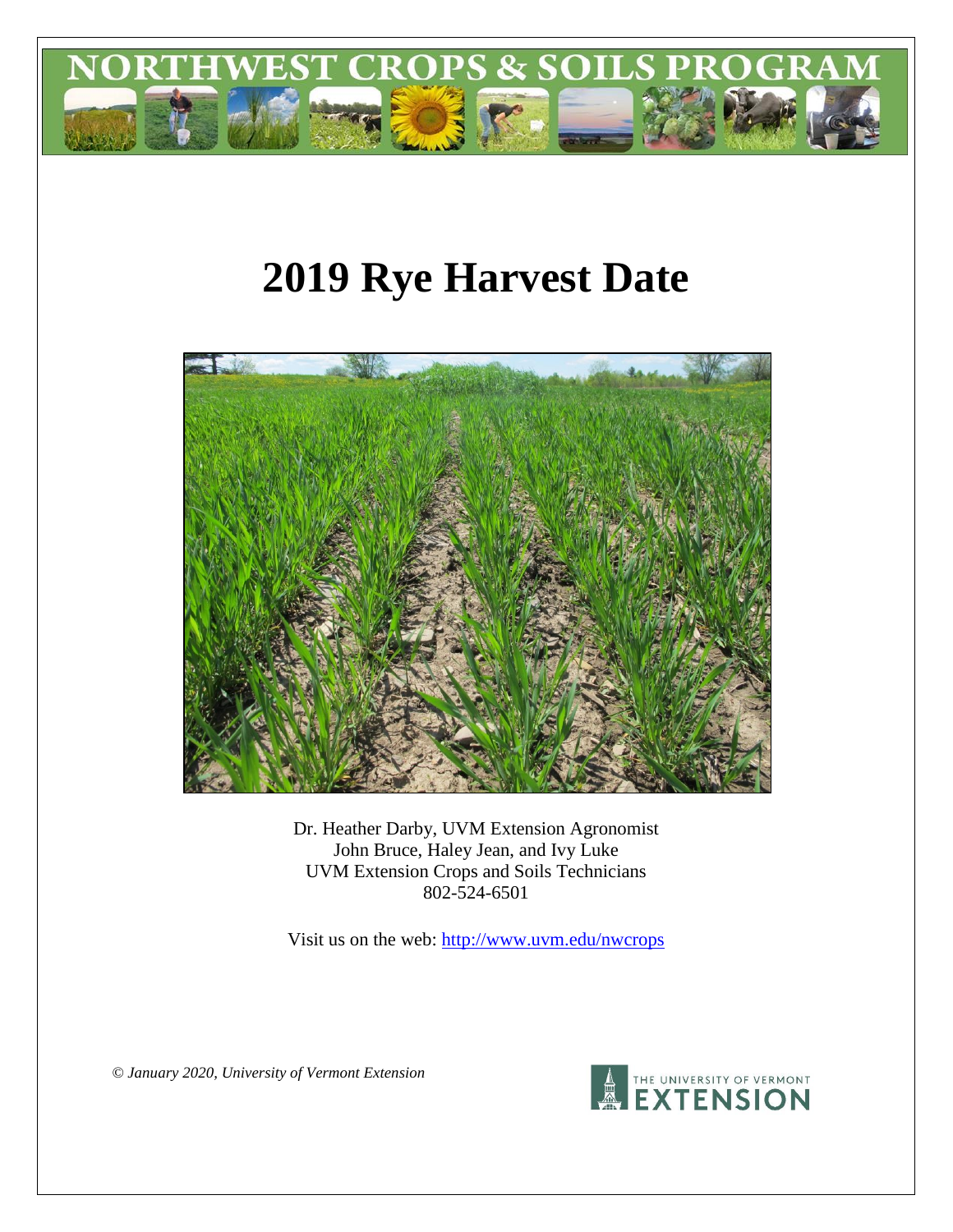#### **2019 RYE HARVEST DATE** Dr. Heather Darby, University of Vermont Extension heather.darby[at]uvm.edu

The interest in growing cereal rye for grain to be sold as cover crop seed, or to other value-added markets (distillers and bakers), has increased considerably across the Northeast region. As a result, farmers and endusers are requesting yield and quality information on cereal rye varieties. In 2019, University of Vermont Extension Northwest Crops and Soils (NWCS) Program conducted a harvest date trial to evaluate harvest date yield and quality of cereal rye. The overall goal of this project is to determine the impact of harvest timing on rye yield and quality. Wheat and barley require timely harvest to maintain quality, especially falling number, for baking and brewing. It is unclear if harvest timing impacts falling number in cereal rye. Subsequently, there is little knowledge if rye with high falling number is required for baking. The goal of this project was to evaluate the impact of harvest date on yields and quality parameters across two rye varieties.

## **MATERIALS AND METHODS**

The field was plowed, disked, and prepared with a spike tooth harrow to prepare the seedbed for planting. The experimental design was a randomized complete block with split plots and 4 replicates. The main plots were harvest date and the split plots variety (Danko and Hazlet). The plots were planted with a Great Plains cone seeder on 6-Oct 2018; plots were 5' x 20' (Table 1). Prior to first harvest date, on 30-Jul 2019 and each subsequent harvest date, three plant heights per plot were measured.

|                                 | <b>Borderview Research Farm, Alburgh, VT</b> |  |  |  |
|---------------------------------|----------------------------------------------|--|--|--|
| Soil Type                       | Benson rocky silt loam                       |  |  |  |
| Previous Crop                   | Winter Wheat                                 |  |  |  |
| <b>Tillage Operations</b>       | Fall plow, disc, and spike tooth harrow      |  |  |  |
| Harvest Area (ft.)              | $5 \times 20$                                |  |  |  |
| Seeding Rate (live seeds $m2$ ) | 350                                          |  |  |  |
| Replicates                      | 4                                            |  |  |  |
| <b>Planting Date</b>            | 6-Oct 2018                                   |  |  |  |
|                                 | HD 1:30-Jul 2019                             |  |  |  |
|                                 | HD 2: 5-Aug 2019                             |  |  |  |
| <b>Harvest Dates</b>            | HD 3: 14-Aug 2019                            |  |  |  |
|                                 | HD 4: 19-Aug 2019                            |  |  |  |

**Table 1: Agronomic and trial information for the rye cover crop variety trial, 2017-2018.**

Grain plots were harvested at the Alburgh site with an Almaco SPC50 plot combine on 30-Jul, 5-Aug, 14- Aug, and 19-Aug. Following harvest, seed was cleaned with a small Clipper M2B cleaner (A.T. Ferrell, Bluffton, IN). Grain moisture, test weight, and yield were calculated. An approximate one pound subsample was collected to determine quality. Quality measurements included standard testing parameters used by commercial mills. Test weight was measured by the weighing of a known volume of grain. Once test weight was determined, the samples were then ground into flour using the Perten LM3100 Laboratory Mill. At this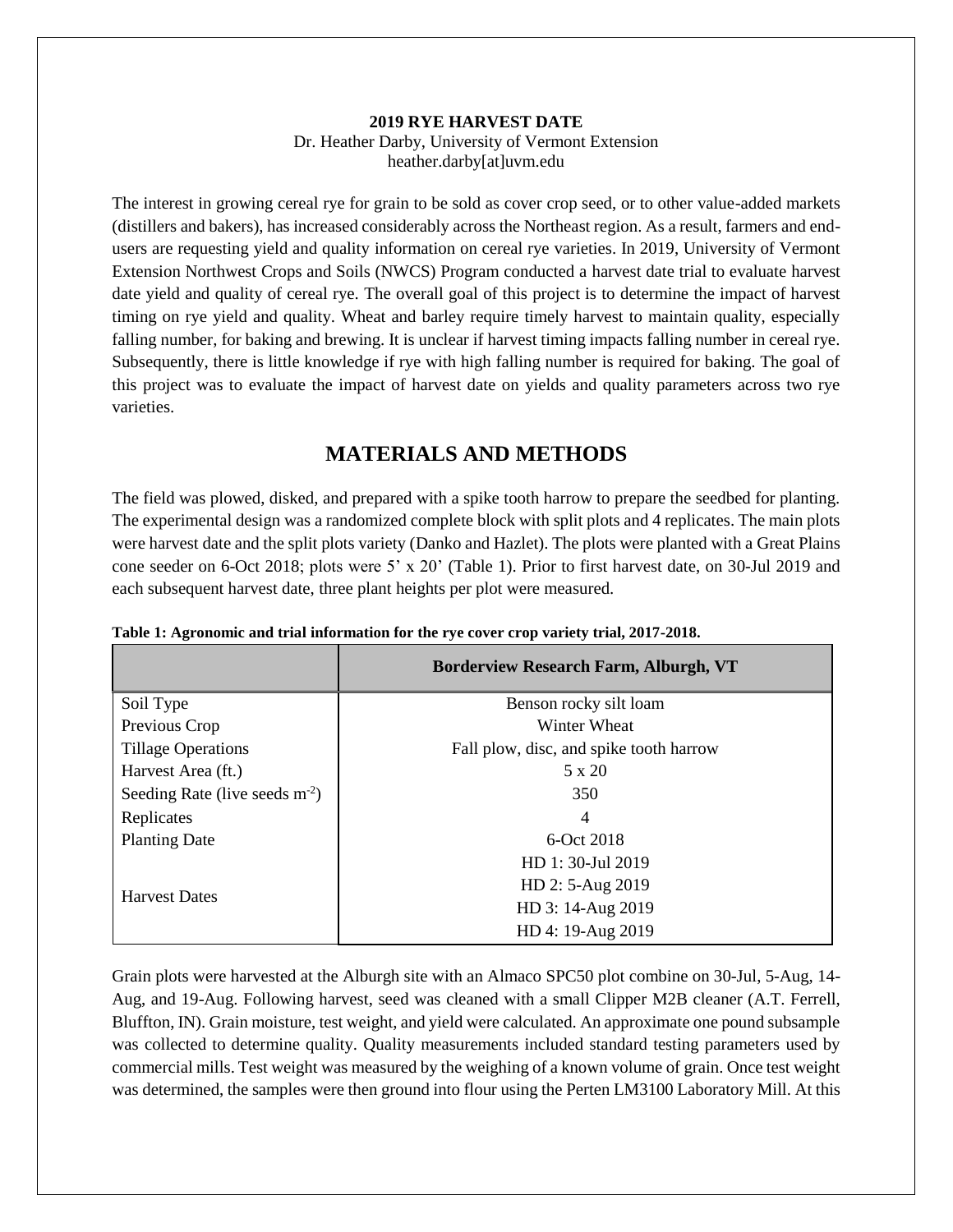time, flour was evaluated for its protein content, falling number, and mycotoxin levels. Grains were analyzed for protein content using the Perten Inframatic 8600 Flour Analyzer. The determination of falling number (AACC Method 56-81B, AACC Intl., 2000) was measured on the Perten FN 1500 Falling Number Machine. The falling number is related to the level of sprout damage that has occurred in the grain. It is measured by the time it takes, in seconds, for a stirrer to fall through a slurry of flour and water to the bottom of the tube. Deoxynivalenol (DON) analysis was done using Veratox DON 5/5 Quantitative test from the NEOGEN Corp. This test has a detection range of 0.5 to 5 ppm. Samples with DON values greater than 1 ppm are considered unsuitable for human consumption.

Variations in yield and quality can occur because of variations in genetics, soil, weather and other growing conditions. Statistical analysis makes it possible to determine whether a difference among varieties is real, or whether it might have occurred due to other variations in the field. At the bottom of each table, a LSD value is presented for each variable (i.e. yield). Least Significant Differences (LSD's) at the 10% level of probability are shown. Where the difference between two treatments within a column is equal to or greater than the LSD value at the bottom of the column, you can be sure in 9 out of 10 chances that there is a real difference between the two varieties. Treatments that were not significantly lower in performance than the

highest value in a particular column are indicated with an asterisk. In this example, A is significantly different from C but not from B. The difference between A and B is equal to 1.5, which is less than the LSD value of 2.0. This means that these varieties did not differ in yield. The difference between A and C is equal to 3.0, which is greater than the LSD value of 2.0. This means that the yields of these varieties were significantly different from one another. The asterisk indicates that B was not significantly lower than the top yielding variety.

| Treatment  | Yield   |
|------------|---------|
|            | 2100*   |
| B          | $1900*$ |
| C          | 1700    |
| <b>LSD</b> | 300     |
|            |         |

## **RESULTS**

Weather data was recorded with a Davis Instrument Vantage Pro2 weather station, equipped with a WeatherLink data logger at Borderview Research Farm in Alburgh, VT (Table 2). During the time of this trial, temperatures were below average for every month except July. During the 2018-2019 season, most months saw below average precipitation with the exception of November ('18), December ('18), April ('19) and May ('19) which saw above average precipitation. There were 5199 growing degree days (GDDs) across the whole season, 20 growing degree days more than the historical average.

|                                      |         | 2018       |         | 2019      |         |         |         |         |         |         |         |
|--------------------------------------|---------|------------|---------|-----------|---------|---------|---------|---------|---------|---------|---------|
| Alburgh, VT                          | Oct     | <b>Nov</b> | Dec     | Jan       | Feb     | Mar     | Apr     | May     | Jun     | Jul     | Aug     |
| Average temperature<br>$(^{\circ}F)$ | 45.8    | 32.2       | 25.4    | 15.0      | 18.9    | 28.3    | 42.7    | 53.3    | 64.3    | 73.5    | 68.3    |
| Departure from normal                | $-2.36$ | $-5.99$    | $-0.55$ | ٠<br>3.77 | $-2.58$ | $-2.79$ | $-2.11$ | $-3.11$ | $-1.46$ | 2.87    | $-0.51$ |
|                                      |         |            |         |           |         |         |         |         |         |         |         |
| Precipitation (inches)               | 3.53    | 4.50       | 2.96    | .53       | 1.70    | 1.36    | 3.65    | 4.90    | 3.06    | 2.34    | 3.50    |
| Departure from normal                | $-0.07$ | 1.38       | 0.59    | -<br>0.52 | $-0.06$ | $-0.85$ | 0.83    | 1.45    | $-0.63$ | $-1.81$ | $-0.41$ |

**Table 2. Temperature and precipitation summary for Alburgh, VT, 2018 and 2019.**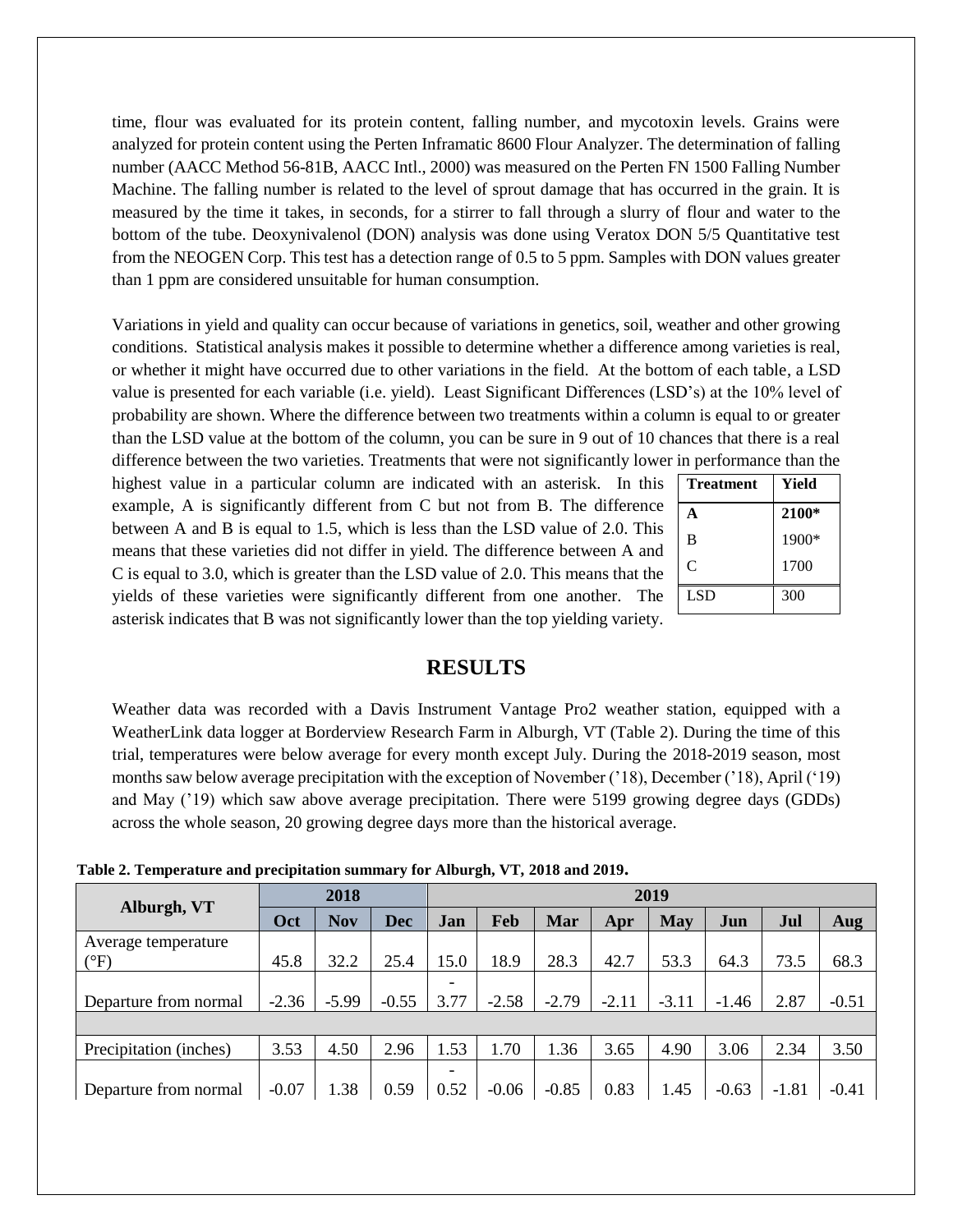| <b>Growing Degree Days</b>                                                                                                                                                                                                    |     |       |                     |               |    |     |       |     |     |      |     |
|-------------------------------------------------------------------------------------------------------------------------------------------------------------------------------------------------------------------------------|-----|-------|---------------------|---------------|----|-----|-------|-----|-----|------|-----|
| $(32-95^{\circ}F)$                                                                                                                                                                                                            | 435 | 136   | $\neg \land$<br>ت ا | $\sim$<br>ر ے | 38 | 108 | 346   | 660 | 970 | 1286 |     |
| Departure from normal                                                                                                                                                                                                         | -67 | $-50$ | $\neg \land$<br>∼   | $\sim$<br>∼   | 38 | 108 | $-38$ | -96 | -44 | 88   | - 1 |
| $\sim$<br>$\mathbf{v}$ , and $\mathbf{v}$<br>$\mathbf{r}$ and $\mathbf{r}$<br>$\mathbf{r}$ $\mathbf{r}$ $\mathbf{r}$ $\mathbf{r}$ $\mathbf{r}$ $\mathbf{r}$ $\mathbf{r}$<br>$\sim$<br>$\sim$<br>$\sqrt{ }$<br>$\cdot$ $\cdot$ |     |       |                     |               |    |     |       |     |     |      |     |

Based on weather data from a Davis Instruments Vantage Pro2 with WeatherLink data logger. Historical averages are for 30 years of NOAA data (1981-2010) from Burlington, VT. [\(http://www.nrcc.cornell.edu/page\\_nowdata.html\)](http://www.nrcc.cornell.edu/page_nowdata.html).

#### *Impact of Harvest Date*

Yield, harvest moisture, and test weight were measured at cereal rye harvest (Table 3). From the four different harvest dates (HD), yields were highest at HD3 on  $14$ -Aug at 3195 lbs ac<sup>-1</sup> but yields were not significantly different from other harvest dates. Harvest moisture varied across the month long period with highest harvest moisture occurring during the last period on 19-Aug. Lowest harvest moisture was observed on the second harvest date on 5-Aug. Test weight was highest in HD2 at 56.6 lbs  $bu^{-1}$  with HD1 similarly high at 56.5 lbs bu<sup>-1</sup>. Lowest test weight was observed at HD4 at 54.6 lbs bu<sup>-1</sup>.

|                     | Yield @ 13.5%          | Harvest moisture  | Test weight            |
|---------------------|------------------------|-------------------|------------------------|
| <b>Harvest Date</b> | moisture               |                   |                        |
|                     | $lbs$ ac <sup>-1</sup> | $\frac{0}{0}$     | $lbs$ bu <sup>-1</sup> |
| $30-Jul$            | 3138                   | 15.2 ab           | 56.5 a                 |
| 5-Aug               | 3065                   | 14.3 <sub>b</sub> | 56.6 a                 |
| $14-Aug$            | 3195                   | 14.7 ab           | 55.0 <sub>b</sub>      |
| $19-Aug$            | 3018                   | 15.7a             | 54.6 b                 |
| LSD(0.10)           | <b>NS</b>              | 1.20              | 1.44                   |
| Trial mean          | 3105                   | 15.0              | 55.7                   |

#### **Table 3: Harvest measurements for winter rye harvest dates, Alburgh, VT, 2019.**

\*Within a column treatments marked with the same letter were statistically similar (p=0.10). Top performers are in **bold**. LSD – Least significant difference.

NS – No significant difference between treatments.

The four harvest dates were also analyzed for crude protein concentration at 12% moisture and falling number (Table 4). Crude protein ranged from 6.8% to 7.7% with the highest values observed during the first three harvest dates, which were all statistically similar. Harvest date 1 had the highest concentration of crude protein at 7.7% with decreasing values over the next three weeks. Falling number was highest at HD2 with a value of 282 seconds and was statistically similar to HD1 at 270 seconds. After the first two harvest dates, values decreased greatly for HD3 at 195 seconds and HD4 at 163 seconds. Overall, tested DON levels were low this year and all varieties had a DON level suitable for human consumption.

#### **Table 4: Grain quality for the four cereal rye variety harvest dates, Alburgh, VT, 2019.**

| Variety                   | Crude protein  | Falling number   |
|---------------------------|----------------|------------------|
|                           | @ 12% moisture |                  |
|                           | $\%$           | seconds          |
| 30-Jul<br>5-Aug<br>14-Aug | 7.7 a          | 270a             |
|                           | 7.5a           | 282 a            |
|                           | 7.5 a          | 195 <sub>b</sub> |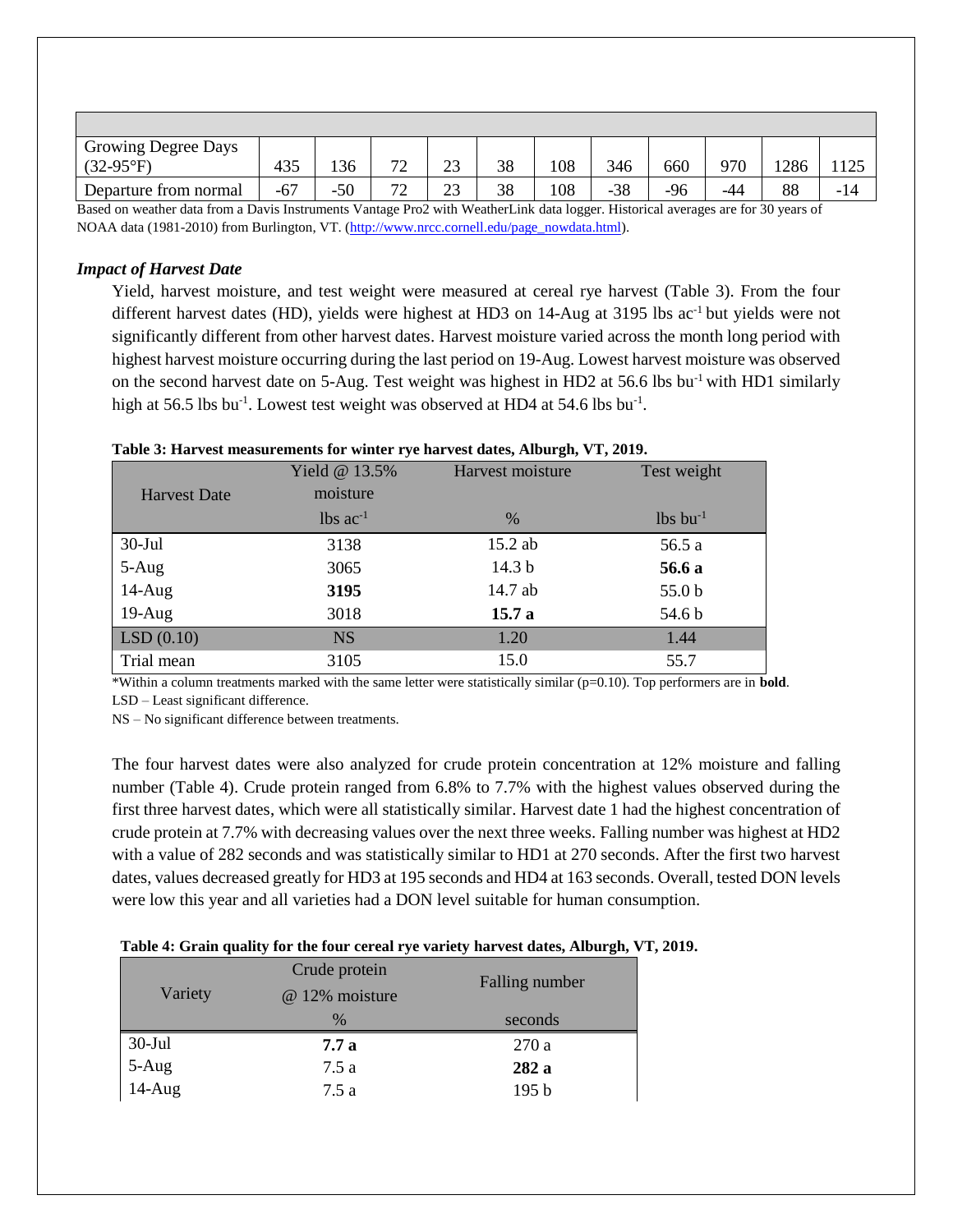| $19-Aug$             | 6.8 <sub>b</sub> | 163 с |
|----------------------|------------------|-------|
| $\vert$ LSD $(0.10)$ | 0.47             | 13.5  |
| Trial mean           | 7.4              | 228   |

\*Within a column treatments marked with the same letter were statistically similar (p=0.10). Top performers are in **bold**. LSD – Least significant difference.

#### *Impact of Variety*

While yields did not differ as an impact of harvest date, there were varietal differences between varieties Danko and Hazlet with an average trial yield of 3347 lbs ac<sup>-1</sup> and 2862 lbs ac<sup>-1</sup> respectively (Table 5). There were also differences in falling number between the two varieties with Danko at 258 seconds and Hazlet at 196 seconds for the trial average. Overall, Danko had significantly higher yields as well as falling number, yet varieties were statistically similar in terms of crude protein, harvest moisture, and test weight.

#### **Table 5. Harvest measurements and grain quality for winter rye varieties and harvest dates, Alburgh, VT 2019.**

| Variety    | Harvest date  | Yield $@13.5\%$<br>moisture | <b>Harvest</b><br>moisture | Test weight            | Crude protein<br>@ 12%<br>moisture | Falling<br>number |
|------------|---------------|-----------------------------|----------------------------|------------------------|------------------------------------|-------------------|
|            |               | $lbs$ ac <sup>-1</sup>      | $\%$                       | $lbs$ bu <sup>-1</sup> | $\%$                               | seconds           |
| Danko      | $30-Jul$      | 3271                        | 13.3                       | 56.6                   | 7.7                                | 290               |
| Danko      | $5-Aug$       | 3476                        | 14.4                       | 56.2                   | 7.6                                | 294               |
| Danko      | $14$ -Aug     | 3551                        | 14.7                       | 55.7                   | 7.8                                | 236               |
| Danko      | $19-Aug$      | 3090                        | 16.1                       | 54.7                   | 6.8                                | 214               |
| Hazlet     | $30-Jul$      | 3006                        | 17.2                       | 56.4                   | 7.8                                | 250               |
| Hazlet     | $5-Aug$       | 2656                        | 14.1                       | 57.1                   | 7.3                                | 270               |
| Hazlet     | $14$ -Aug     | 2840                        | 14.7                       | 54.3                   | 7.3                                | 153               |
| Hazlet     | $19-Aug$      | 2947                        | 15.2                       | 54.6                   | 6.8                                | 112               |
| Danko      | Trial average | 3347 a                      | 14.6                       | 55.8                   | 7.5                                | 258a              |
| Hazlet     | Trial average | 2862 b                      | 15.3                       | 55.6                   | 7.3                                | 196 <sub>b</sub>  |
| LSD(0.10)  |               | 328.9                       | <b>NS</b>                  | <b>NS</b>              | <b>NS</b>                          | 9.5               |
| Trial mean |               | 3105                        | 15.0                       | 55.7                   | 7.4                                | 227               |

NS – No significant differences.

#### *Harvest date x variety interactions*

There were statistically significant harvest date x variety interactions for falling number and harvest moisture. These interactions indicate that the varieties responded differently to harvest date for these parameters. In terms of harvest moisture, lowest values for Danko were seen prior to the fourth harvest date (16.1%), whereas lowest values were seen after the first harvest date (17.2%) for Hazlet. With falling number, Hazlet appeared to have a more severe drop as a response to delayed harvest date when compared to Danko, as well as overall lower values (Figure 1). Hazlet from HD4 showed a falling number of 112 seconds compared to Danko on HD 4 at 214 seconds. These interactions between harvest date and variety also indicate that shifting harvest dates to drop falling number for Hazlet would be more effective than with Danko, and variety selection may be important while attempting to do so.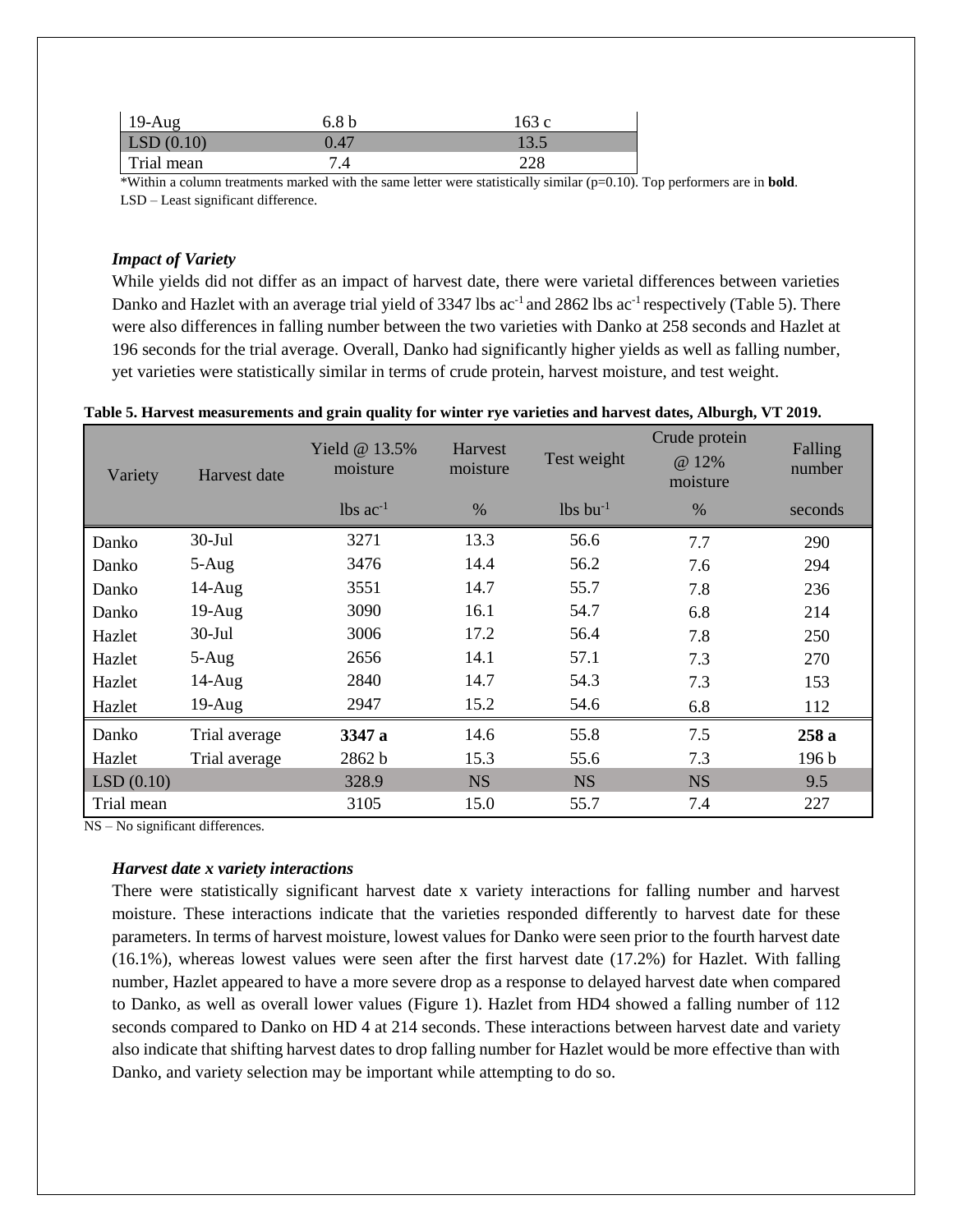

**Figure 1. Interaction between harvest date and variety for falling number, 2019.**

## **DISCUSSION**

The weather during the 2018-2019 season was cooler and wetter than average, with 74 less growing degree days than the 30 year average. Looking back at the 2017-2018 season, it was warmer and drier than average and it resulted in high yields and quality for cereal rye varieties overall when compared to the 2018-2019 growing season for rye. During a harvest period with greater amounts of rainfall from week to week, there is greater potential for reduced quality crops. This can be an important consideration when attempting to determine ideal harvest windows as you may be forced to harvest at an earlier date to salvage a crop and maintain grain quality. A number of factors could have impacted trial average yields of cereal rye including the harsh winter and adverse growing conditions early in the growing season, but harvest date did not appear to have an influence on yields during this harvest period. While harvest date did not appear to impact yields, it did seem to have an effect on grain quality. Crude protein and falling number appeared to have a decreasing trend from the first harvest date until the last harvest date over the four week window. Falling numbers around or above 250 seconds are often deemed ideal for flours. However, lower falling numbers below this threshold have been acceptable to bakers while solely using rye flours. In this instance, waiting longer to harvest may result in grains that are preferable to bakers but end use should be considered, among other factors, when determining harvest date. This trial also indicates that for some parameters, such as harvest moisture and falling number, varietal selection can also be important and varieties may react differently to a delayed harvest.